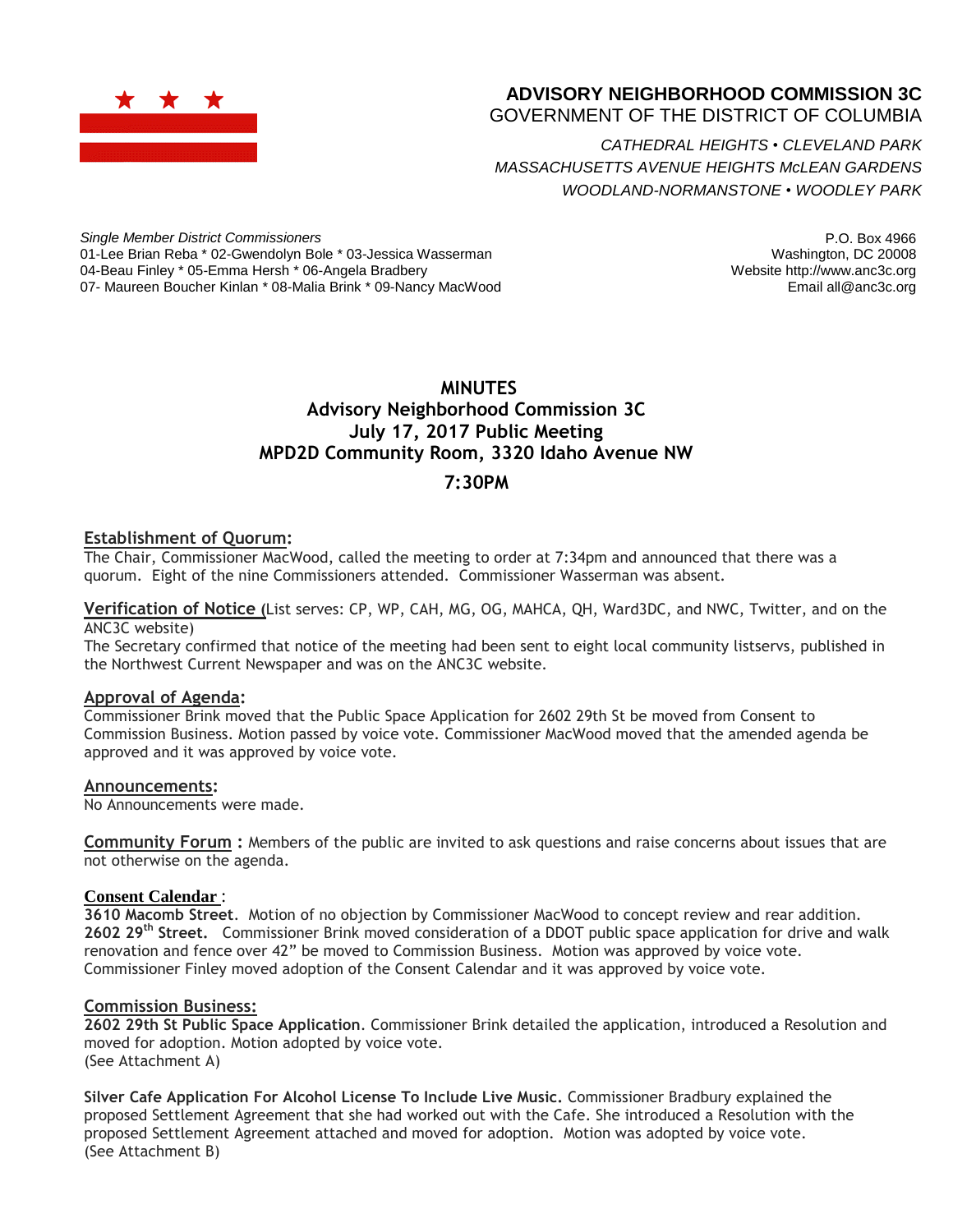**2733 35th St Historic Preservation Review Board Application.** Commissioner MacWood made a motion of no objection. Passed by voice vote. (See Attachment C)

**4000 Wisconsin Ave Project.** Architect from SK+I gave overview. Commissioner Bradbury noted that this was a matter of right construction and that there had been a community meeting. Donohoe the owner will give progress reports as requested. Commissioner Bradbury introduced a Resolution. Commissioner Finley offered a friendly amendment which was accepted and then moved to call the question. Resolution adopted by voice vote. (See Attachment D)

### **Other**

Secretary Bole moved adoption of the June 19th, 2017 minutes. Adopted by voice vote.

### **Single Member District Reports**

**Commissioner Reba**: Beach drive on track to open in August alleviating traffic in Woodley Park. Still complaints about the trash generated by the hotdog stand opposite the zoo. Murals are planned for above Ragaiji restaurant on corner of Connecticut Avenue and Calvert Street.

**Commissioner Bole:** Working with DDOT to improve the intersection of Connecticut Avenue southbound and 24th Street.

**Commissioner Finley:** Met with Federal Realty regarding stability of Park n Shop shopping center. A waxing salon is coming to Cleveland Park.

**Commissioner Hersh:** Trees at 34th Street and Porter Street trimmed for more visibility. Requesting additional street light. DDOT will make crosswalks more visible. There are buses dropping off zoo visitors and then idling on Connecticut Avenue. Citations are being given. Cleveland Park Business Association has formed 4 new committees. All are encouraged to sign up online.

**Commissioner Bradbury:** City came to McLean Gardens to present final parking plans while the shelter is being built. Broken water fountain in Newark playground needs to be fixed.

**Commissioner Boucher:** Have asked for meeting with DDOT due to 2 accidents on 3900 Massachusetts Avenue. There is illegal discharge from 3140 Woodley Road going into storm water drains. Follow-up with head inspector of DC Water.

**Commissioner Brink:** Met with DDOT re: renovation of Woodlawn steps. There will be a celebration by Friends of Guy Mason recreation center a week from Friday.

**Commissioner MacWood:** New "slow school zone" signs on Woodley Road. New parking signs on 3300 and 3400 Wisconsin for longer hours. Have asked that parking signs on 3200 Wisconsin Avenue be increased from 1 hour. Will do a walk with DPR re: the Macomb Street playground. There are rats behind 3200 block of Wisconsin Avenue.

### Executive Session:

Commissioner Finley moved to adjourn to Executive Session with the proviso that the Commission would return for public business for tabled item.

### IX. **Adjournment:**

 Commissioner MacWood moved to adjourn the meeting. Motion passed by voice vote. Meeting was adjourned 10:18.

*The next public meeting of ANC3C is scheduled for Monday 18, 2017, at 7:30pm in the MPD2D*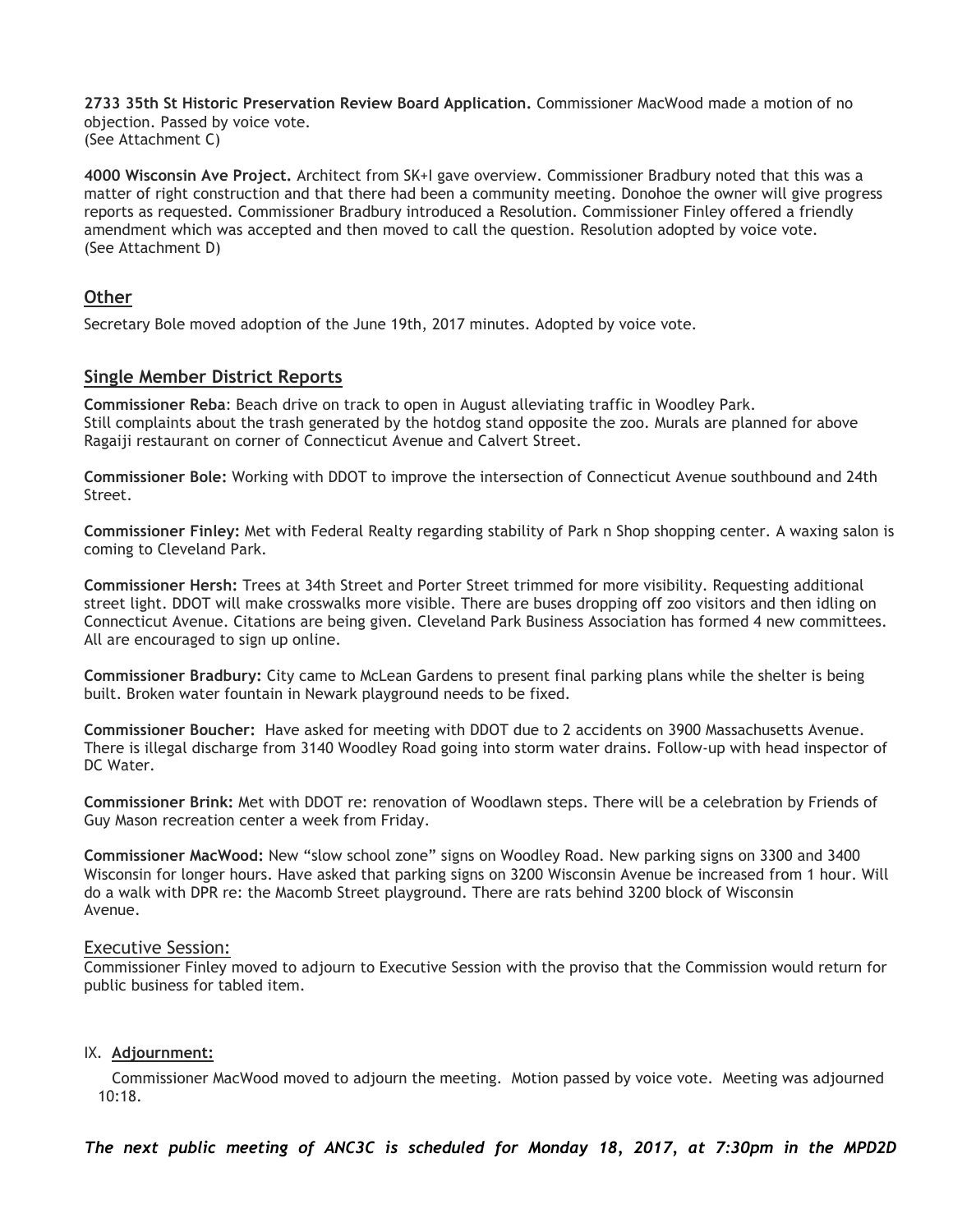Attested by

Gwendolyn Bole, Secretary, on September 18, 2017

These minutes were approved by a voice vote on September 18, 2017 at a scheduled and noticed public meeting of *ANC 3C at which a quorum (a minimum of 5 of 9 commissioners) was present.*

**Attachment A:**

# **ANC 3C Resolution No. 2017-017 Regarding a DDOT Public Space Application to Relocate a Curb Cut and Install a Retaining Wall Over 42", located at 2602 29th Street, NW**

Whereas the owners of 2602 29<sup>th</sup> Street NW have applied to public space to relocate the curb cut and install a retaining wall over 42 inches in height in public space; and

Whereas 2602 29<sup>th</sup> Street has been a vacant lot for some time and owners desire to build a primary residence on the lot; and

Whereas the relocation of the curb cut will allow the driveway to be on one side of the lot, rather than in the center; and

Whereas the requested relocation of the curb cut also moves the driveway away from the intersection of 29<sup>th</sup> Street NW and Woodland Drive NW; and

Whereas the requested retaining wall will permit the owner to build a driveway at street grade while maintaining the natural slope of the front yard; and

Whereas the requested relocation of the curb cut will negatively impact one small street tree;

Be It Therefore Resolved that ANC3C has no objection to this application provided that the applicant makes arrangements to either relocate the impacted street tree or replace the street tree with one of similar size and quality;

BE IT FURTHER RESOLVED that the Chair, the 3C08 Commissioner, or their designees are authorized to represent the commission on this matter.

**Attested by**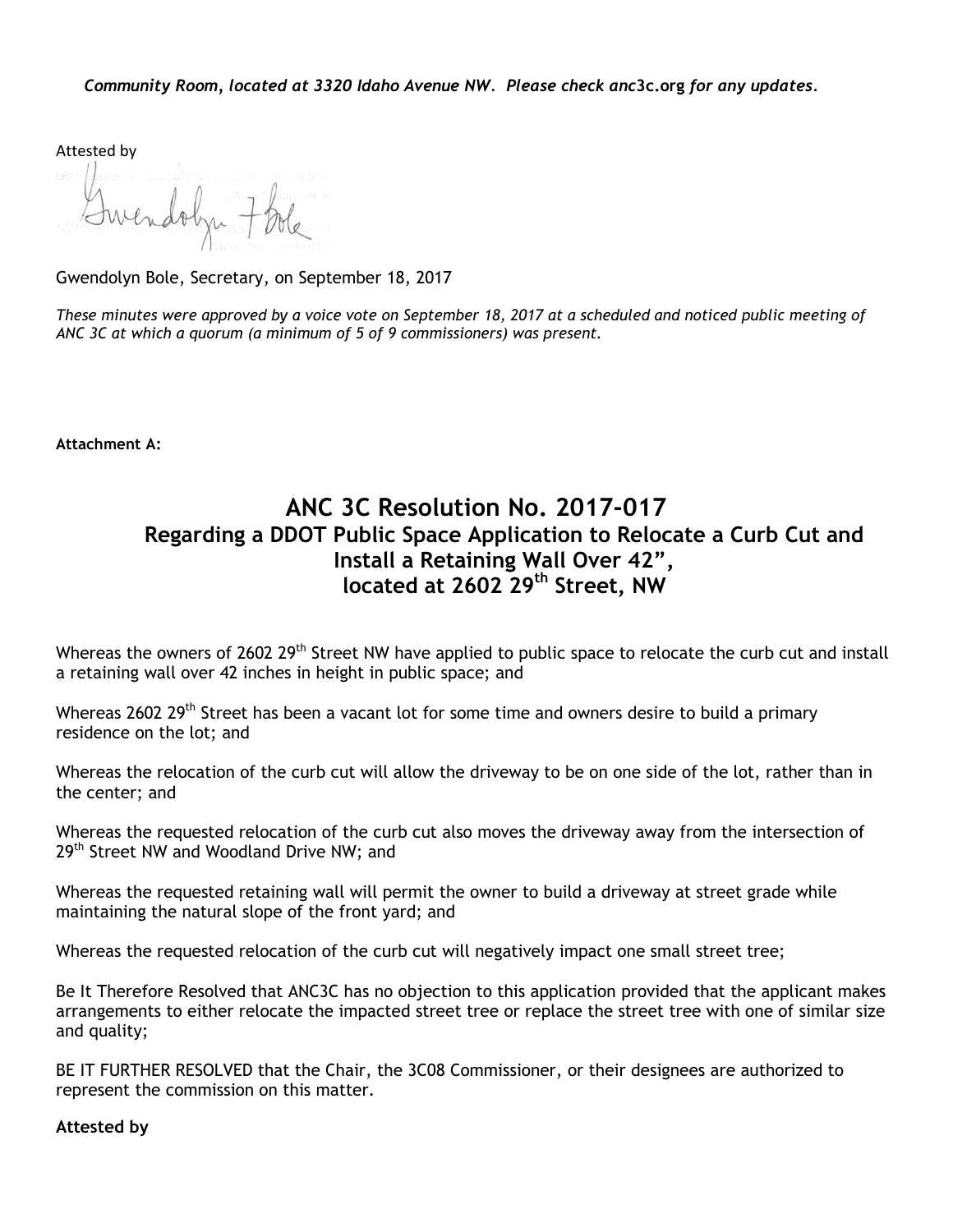Juny S. Aullood

Nancy J. MacWood **Chair, on July 17, 2017**

This resolution was APPROVED by a voice vote on July 17, 2017 at a scheduled and noticed public meeting of ANC 3C at *which a quorum (a minimum of 5 of 9 commissioners) was present.*

**Attachment B:**

# **ANC 3C Resolution No. 20176-018 Regarding a Settlement Agreement with Silver Cathedral Commons LLC (ABRA-105729) for 3404 Wisconsin Avenue NW**

WHEREAS, Silver Cathedral Commons LLC (Applicant) has applied for a new retailer's class "C" restaurant license under the D.C. Alcoholic Beverage Control Act (ABRA-105729);

WHEREAS, the Applicant plans a restaurant at 3404 Wisconsin Avenue NW with a seating capacity of 174 inside and a sidewalk café with 68 seats;

WHEREAS, the Applicant's business will be located in a mixed-use development with approximately 144 residences, with additional residences in the immediate vicinity, including both single-family and multiple-unit dwellings;

WHEREAS, ANC3C on May 15, 2017, passed Resolution 2017-014 to protest the Applicant's proposed hours for alcohol sales, service and consumption, as well as proposed hours for outdoor entertainment, because they would result in a disturbance of the peace, order and quiet of the neighborhood;

WHEREAS the ANC3C desires and has the intent to resolve the issues raised by Silver Cathedral Commons' application to the Alcoholic Beverage Regulation Administration;

WHEREAS the ANC3C has negotiated terms designed to satisfy concerns about peace, order, and quiet of the neighborhood, while satisfying the Applicant's desire to have a restaurant with an outdoor café and limited entertainment;

WHEREAS the terms of the agreement reduce the hours of operation of the outdoor café and permit limited outdoor entertainment until January 14, 2018, after which outdoor entertainment will not be permitted unless ANC3C amends the agreement to extend the sidewalk café entertainment privileges:

THEREFORE, BE IT RESOLVED that the ANC3C agrees to enter into the attached settlement agreement with Silver Cathedral Commons;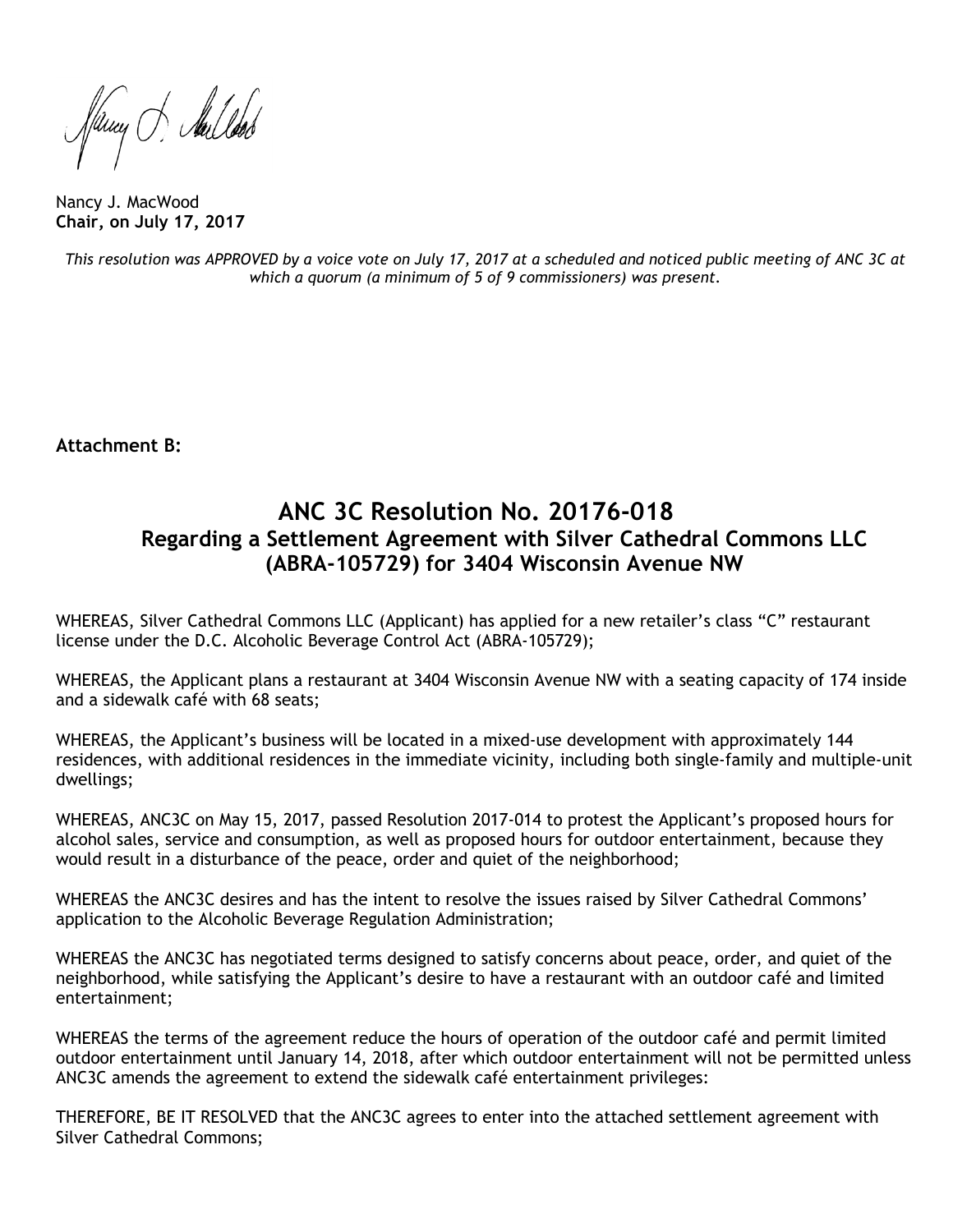FURTHER, BE IT RESOLVED that the Chair and Commissioner for ANC3C06 or their designees are authorized to represent the Commission in this matter.

**Attested by**

any of Aules

Nancy J. MacWood **Chair, on July 17, 2017**

This resolution was approved by a roll-call vote of 5-3, on July 17, 2017 at a scheduled and noticed public meeting of *ANC 3C at which a quorum (a minimum of 5 of 9 commissioners) was present.*

Attachment C:

# **ANC 3C Resolution No. 2017-018a Regarding a DDOT Public Space Application to Install a Fence, located at 2733 35th Street, NW**

Whereas the owners of 2733 35<sup>th</sup> Street NW have applied to public space to put a wrought iron fence atop a retaining wall in the side and front yard of the property; and

Whereas the 36-inch height of the fence and the retaining wall together exceed 42 inches; and

Whereas the owners of 2733 35<sup>th</sup> Street NW also have applied to move an existing 6-foot wood fence in the side and back yards of the property into public space; and

Whereas on the Office of Planning provided comments requiring, among other things, a greater setback for the existing 6-foot fence; and

Whereas the owner's representative stated that the location of the fence does not interfere with significant trees on the property and that appropriate tree protection measures would be taken for all trees potentially impacted by the work;

Be It Therefore Resolved that ANC3C has no objection to this application provided that:

- The applicant responds in full to the Office of Planning comments;
- Appropriate tree protection measures are incorporated as a condition of the permit;

BE IT FURTHER RESOLVED that the Chair, the 3C08 Commissioner, or their designees are authorized to represent the commission on this matter.

**Attested by**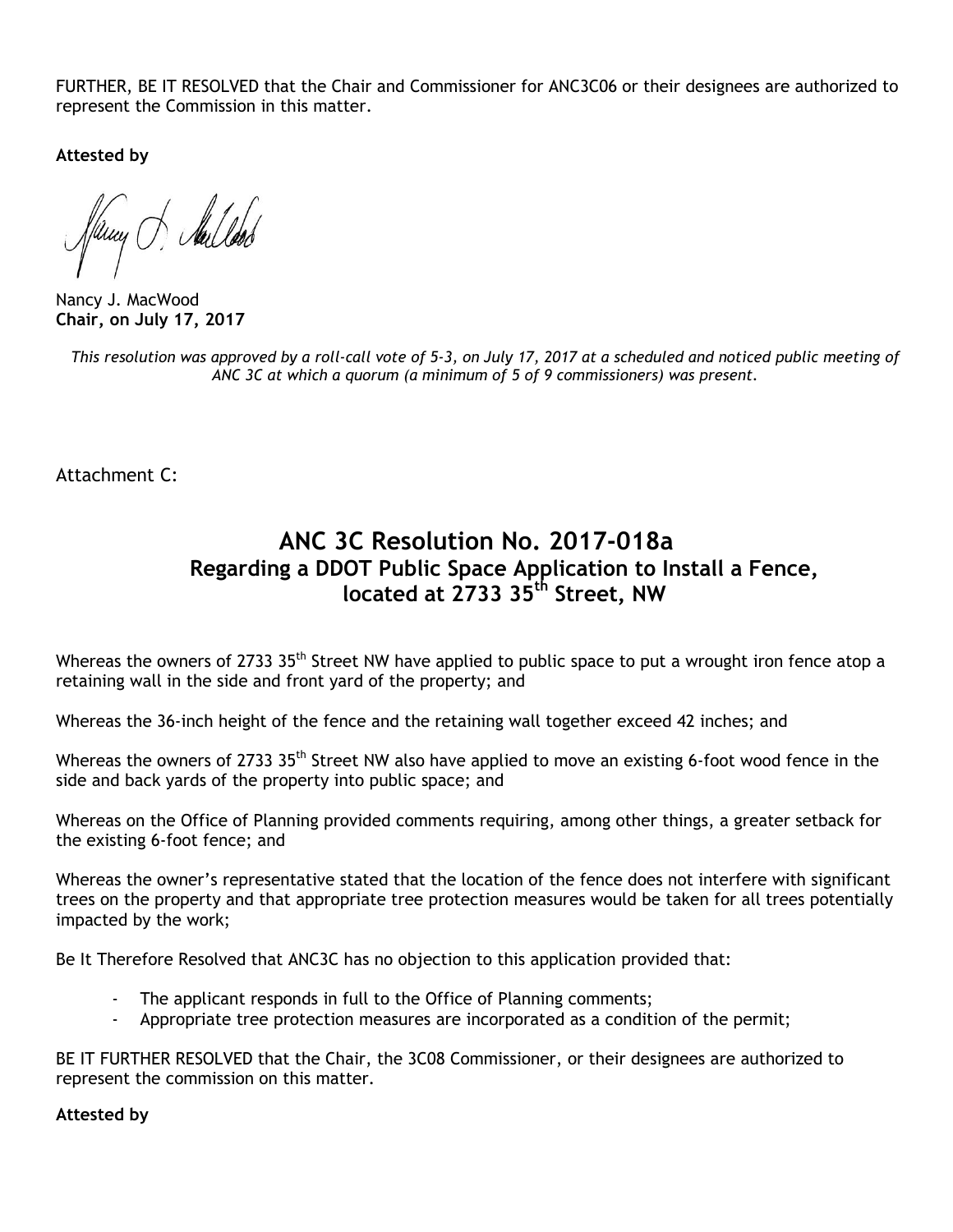fleury of Aulbook

Nancy J. MacWood **Chair, on July 17, 2017**

This resolution was approved by a voice vote on July 17, 2017 at a scheduled and noticed public meeting of ANC 3C at *which a quorum (a minimum of 5 of 9 commissioners) was present.*

Attachment D:

# **ANC3C Resolution 2017-019 Regarding a Large Tract Review Application by Donohoe Acquisitions, LLC for 4000 Wisconsin Avenue NW**

WHEREAS, Donohoe Acquisitions, LLC (the Applicant) seeks to redevelop 4000 Wisconsin Avenue NW (a parcel of approximately 4 acres) and has filed with the D.C. Office of Planning a Large Tract Review Application;

WHEREAS, the Applicant plans to raze the existing building and replace it with a mixed-use project that will include 34,436 square feet of retail space; 716 residential units (10 percent of which will be affordable housing under the Inclusionary Zoning rules); a 17,327 square-foot health club, an underground parking garage with 883 vehicle spaces; 325 bicycle spaces; and three inner courtyards;

WHEREAS, the Applicant plans to eliminate a curb cut on Wisconsin Avenue that now provides access to the property, and rely on two entrances on Upton Street for sole access to the property;

WHEREAS, two other significant developments will be under construction nearby: 3900 Wisconsin Avenue, which is to include 600-700 residential units, a large grocery store, a community gathering space on the front lawn, a large hotel, restaurants, a health club and other retail; and Sidwell Friends, at 3825 Wisconsin Avenue, which is planning to expand by absorbing its lower school, now located in Bethesda, and has purchased Fannie Mae's Johnson building at 3939 Wisconsin Avenue and the Washington Home on Upton Street;

WHEREAS, the Applicant is not seeking zoning relief but is submitting a Large Tract Review Application, which triggers a review process by the city and the ANC to identify potential neighborhood concerns;

WHEREAS, the ANC held a community hearing on June 13 and solicited feedback from the neighborhood;

WHEREAS, the ANC appreciates that the project will be less dense than permitted by the zoning but has the following concerns and observations: